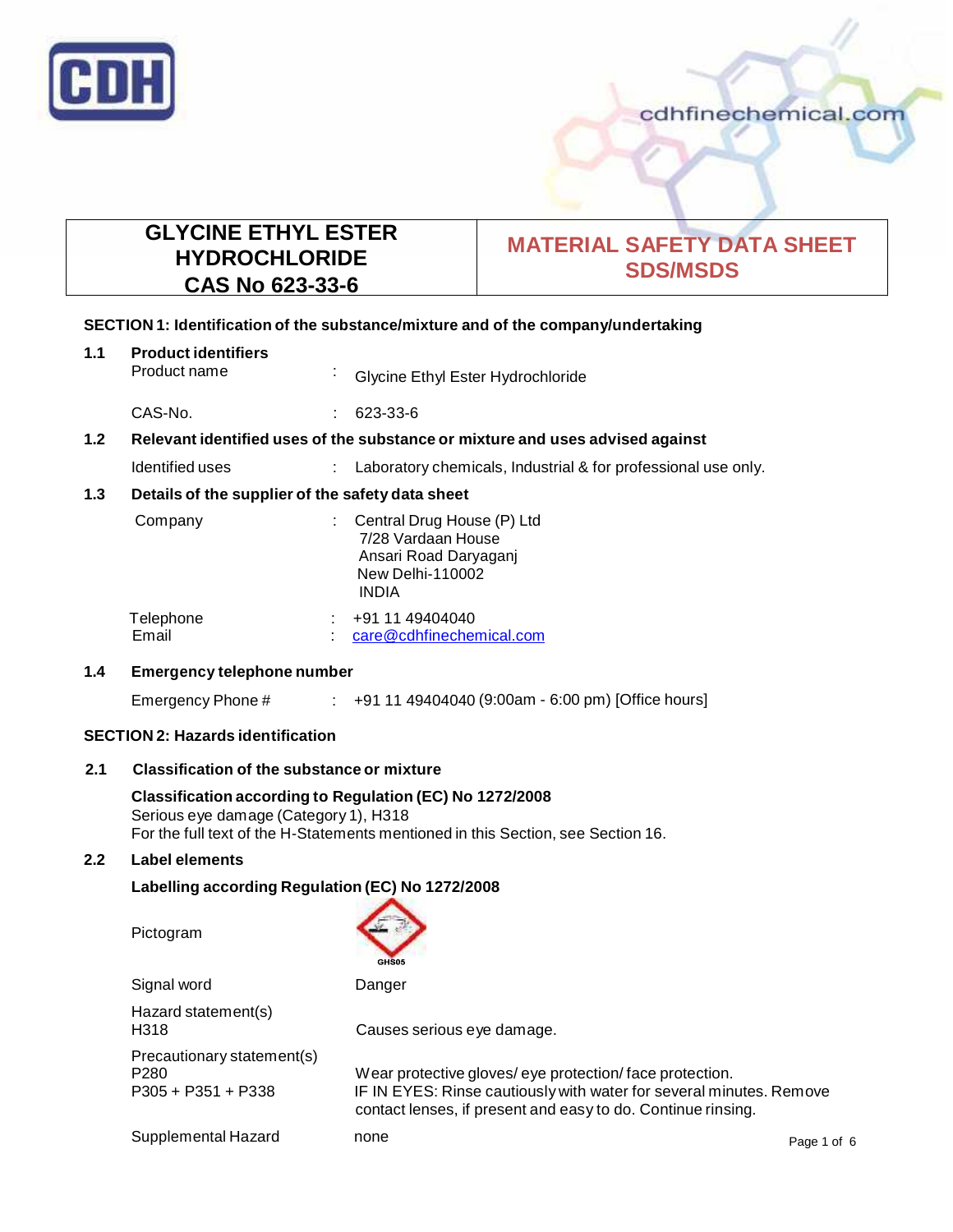**Statements** 

#### **2.3 Other hazards** - none

#### **SECTION 3: Composition/information on ingredients**

#### **3.1 Substances**

| Synonyms                                                       | ÷ | Ethyl glycinatehydrochloride                                            |  |  |
|----------------------------------------------------------------|---|-------------------------------------------------------------------------|--|--|
| Formula<br>Molecular weight<br>CAS-No.<br>EC-No.               |   | : $C_4H_9NO_2$ HCI<br>: $139.58$ g/mol<br>623-33-6<br>$: 210 - 787 - 4$ |  |  |
| Hererdous ingrediente coocrding to Dequision (EC) No 1272/2009 |   |                                                                         |  |  |

| Hazardous ingredients according to Requiation (EC) No 1272/2008<br>Component |           | Classification   | Concentration |  |  |
|------------------------------------------------------------------------------|-----------|------------------|---------------|--|--|
| Ethyl glycinate hydrochloride                                                |           |                  |               |  |  |
| CAS-No.                                                                      | 623-33-6  | Eve Dam, 1: H318 | $\leq$ 100 %  |  |  |
| EC-No.                                                                       | 210-787-4 |                  |               |  |  |

For the full text of the H-Statements mentioned in this Section, see Section 16.

#### **SECTION 4: First aid measures**

#### **4.1 Description of first aid measures**

#### **General advice**

Consult a physician. Show this safety data sheet to the doctor in attendance.

#### **If inhaled**

If breathed in, move person into fresh air. If not breathing, give artificial respiration. Consult a physician.

#### **In case of skin contact**

Wash off with soap and plenty of water. Consult a physician.

#### **In case of eye contact**

Rinse thoroughly with plenty of water for at least 15 minutes and consult a physician.

#### **If swallowed**

Never give anything by mouth to an unconscious person. Rinse mouth with water. Consult a physician.

- **4.2 Most important symptoms and effects, both acute and delayed** The most important known symptoms and effects are described in the labelling (see section 2.2) and/or in section 11
- **4.3 Indication of any immediate medical attention and special treatment needed** No data available

#### **SECTION 5: Firefighting measures**

**5.1 Extinguishing media**

# **Suitable extinguishing media** Use water spray, alcohol-resistant foam, dry chemical or carbon dioxide.

- **5.2 Special hazards arising from the substance ormixture** Carbon oxides, Nitrogen oxides (NOx), Hydrogen chloride gas
- **5.3 Advice for firefighters**

Wear self-contained breathing apparatus for firefighting if necessary.

**5.4 Further information**

No data available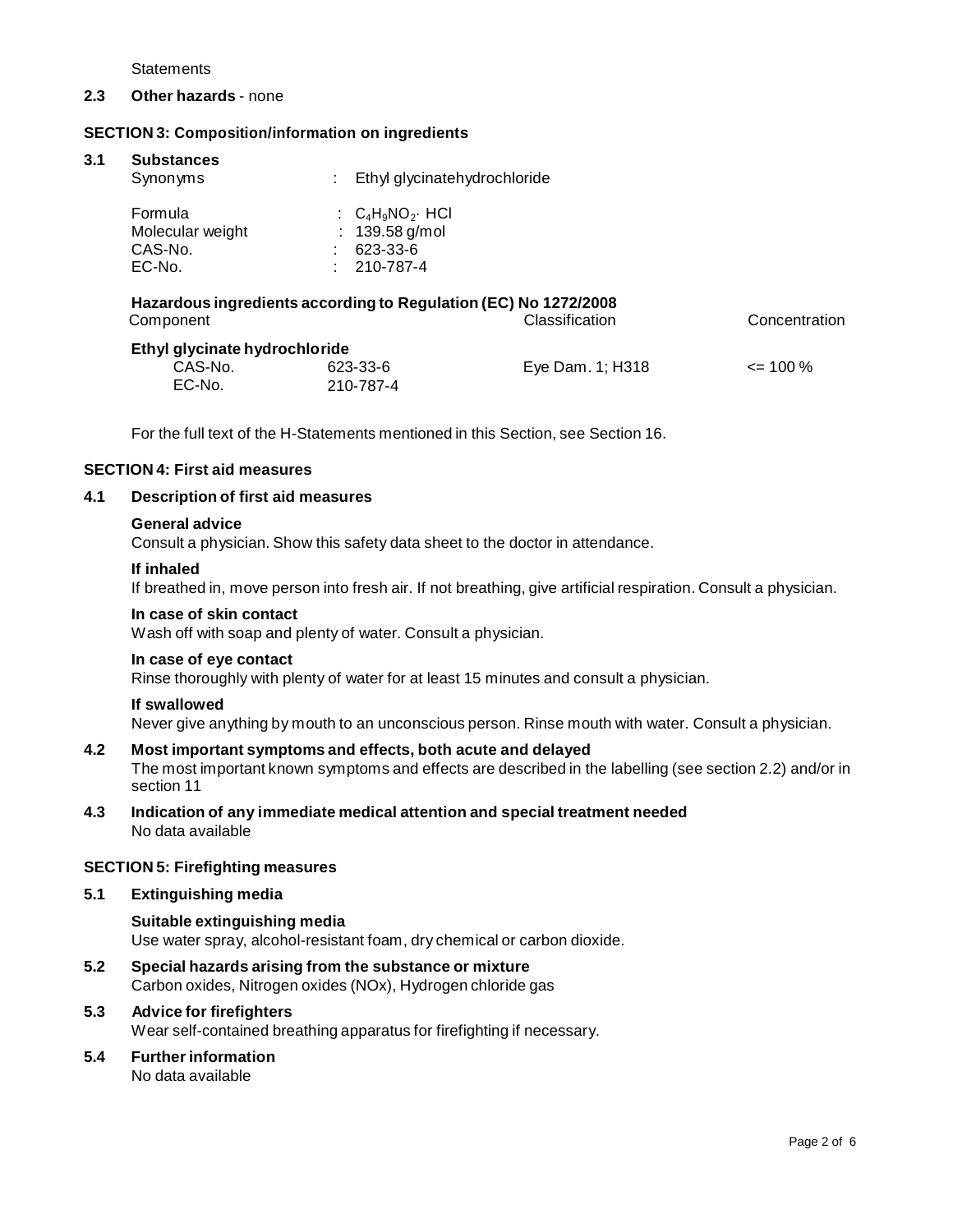#### **SECTION 6: Accidentalrelease measures**

#### **6.1 Personal precautions, protective equipment and emergency procedures**

Use personal protective equipment. Avoid dust formation. Avoid breathing vapours, mist or gas. Ensure adequate ventilation. Evacuate personnel to safe areas. Avoid breathing dust. For personal protection see section 8.

- **6.2 Environmental precautions** Do not let product enter drains.
- **6.3 Methods and materials for containment and cleaning up** Pick up and arrange disposal without creating dust. Sweep up and shovel. Keep in suitable, closed containers for disposal.
- **6.4 Reference to other sections** For disposal see section 13.

# **SECTION 7: Handling and storage**

#### **7.1 Precautions for safe handling**

Avoid formation of dust and aerosols. Provide appropriate exhaust ventilation at places where dust is formed.Normal measures for preventive fire protection. For precautions see section 2.2.

**7.2 Conditions for safe storage, including any incompatibilities** Store in cool place. Keep container tightly closed in a dry and well-ventilated place. Storage class (TRGS 510): Non Combustible Solids

#### **7.3 Specific end use(s)**

Apart from the uses mentioned in section 1.2 no other specific uses are stipulated

#### **SECTION 8: Exposure controls/personal protection**

#### **8.1 Control parameters**

#### **8.2 Exposure controls**

#### **Appropriate engineering controls**

Handle in accordance with good industrial hygiene and safety practice. Wash hands before breaks and at the end of workday.

#### **Personal protective equipment**

#### **Eye/face protection**

Face shield and safety glasses Use equipment for eye protection tested and approved under appropriate government standards such as NIOSH (US) or EN 166(EU).

#### **Skin protection**

Handle with gloves. Gloves must be inspected prior to use. Use proper glove removal technique (without touching glove's outer surface) to avoid skin contact with this product. Dispose of contaminated gloves after use in accordance with applicable laws and good laboratory practices. Wash and dry hands.

#### **Body Protection**

Complete suit protecting against chemicals, The type of protective equipment must be selected according to the concentration and amount of the dangerous substance at the specific workplace.

#### **Respiratory protection**

Where risk assessment shows air-purifying respirators are appropriate use (EN 143) respirator cartridges as a backup to engineering controls. If th full-face supplied air respirator. Use respirators and components tested and approved under appropriate government standards such as NIOSH (US) or CEN (EU).

#### **Control of environmental exposure**

Do not let product enter drains.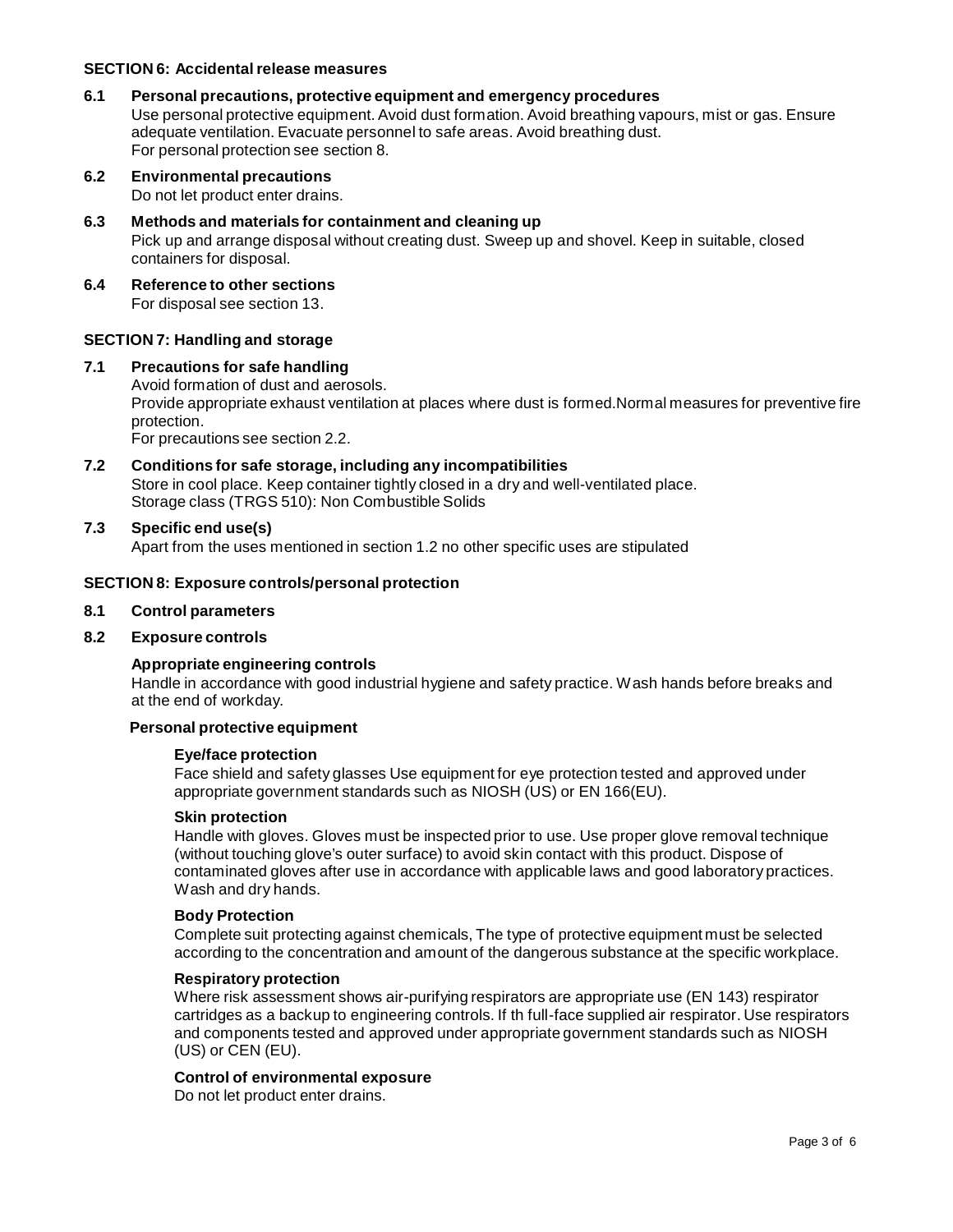# **SECTION 9: Physical and chemical properties**

# **9.1 Information on basic physical and chemical properties**

|     | a) | Appearance                                         | Form: crystalline<br>Colour: white       |
|-----|----|----------------------------------------------------|------------------------------------------|
|     | b) | Odour                                              | No data available                        |
|     | c) | <b>Odour Threshold</b>                             | No data available                        |
|     | d) | pH                                                 | No data available                        |
|     | e) | Melting point/freezing<br>point                    | Melting point/range: 145 - 146 °C - lit. |
|     | f) | Initial boiling point and<br>boiling range         | No data available                        |
|     | g) | Flash point                                        | No data available                        |
|     | h) | Evaporation rate                                   | No data available                        |
|     | i) | Flammability (solid, gas)                          | No data available                        |
|     | j) | Upper/lower<br>flammability or<br>explosive limits | No data available                        |
|     | k) | Vapour pressure                                    | No data available                        |
|     | I) | Vapour density                                     | No data available                        |
|     |    | m) Relative density                                | No data available                        |
|     | n) | Water solubility                                   | soluble                                  |
|     | O) | Partition coefficient: n-<br>octanol/water         | log Pow: -0.415                          |
|     | p) | Auto-ignition<br>temperature                       | No data available                        |
|     | q) | Decomposition<br>temperature                       | No data available                        |
|     | r) | Viscosity                                          | No data available                        |
|     | s) | <b>Explosive properties</b>                        | No data available                        |
|     | t) | Oxidizing properties                               | No data available                        |
| 9.2 |    | Other safety information                           |                                          |

No data available

# **SECTION 10: Stability and reactivity**

- **10.1 Reactivity** No data available
- **10.2 Chemical stability** Stable under recommended storage conditions.
- **10.3 Possibility of hazardous reactions** No data available
- **10.4 Conditions to avoid** No data available
- **10.5 Incompatible materials** Strong oxidizing agents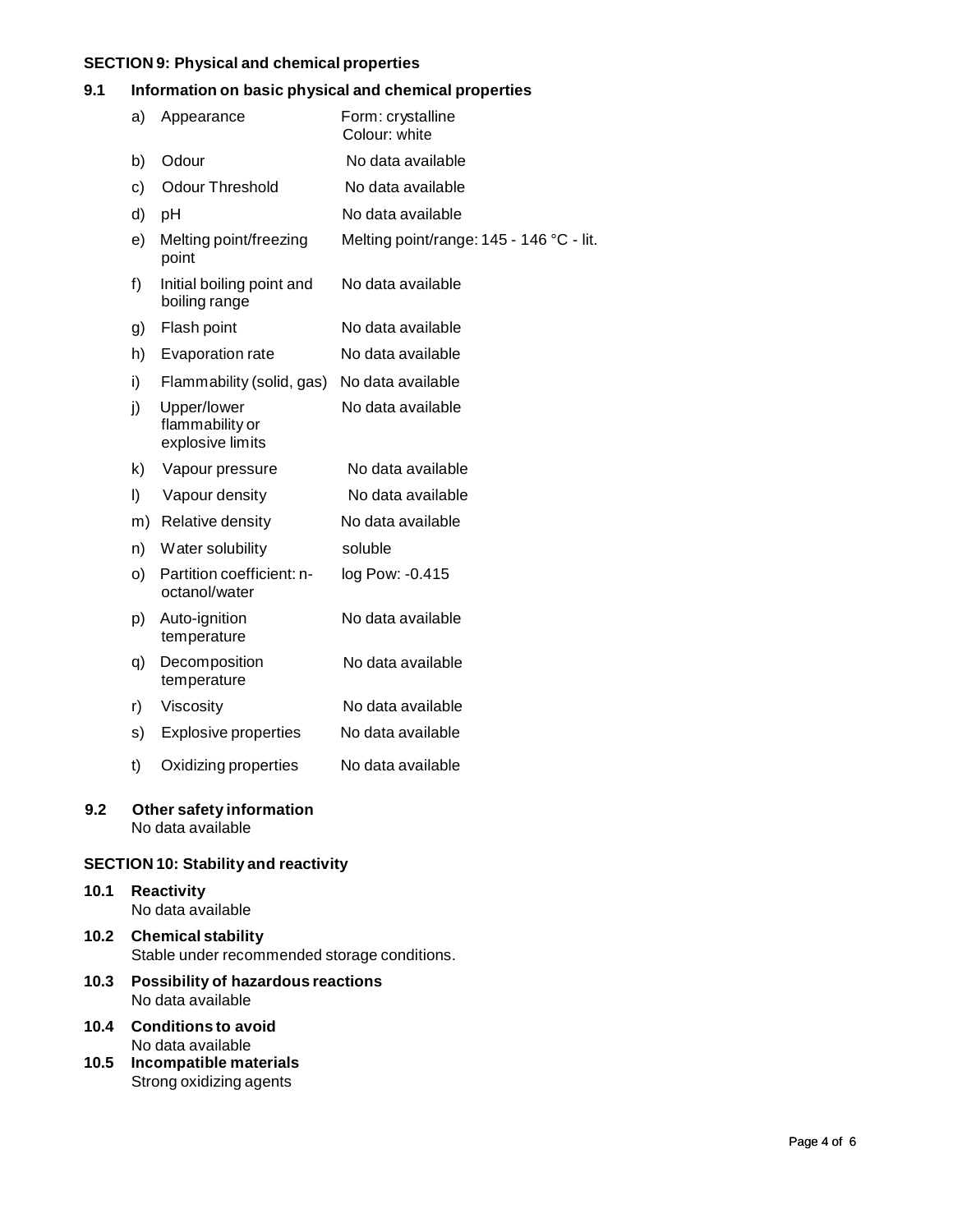# **10.6 Hazardous decomposition products**

Hazardous decomposition products formed under fire conditions. - Carbon oxides, Nitrogen oxides (NOx), Hydrogen chloride gas Other decomposition products - No data available In the event of fire: see section 5

#### **SECTION 11: Toxicological information**

#### **11.1 Information on toxicological effects**

#### **Acute toxicity**

LD50 Intraperitoneal - Mouse - 750 mg/kg(Ethyl glycinate hydrochloride)

#### **Skin corrosion/irritation** No data available(Ethyl glycinate hydrochloride)

**Serious eye damage/eye irritation** No data available(Ethyl glycinate hydrochloride)

#### **Respiratory orskin sensitisation**

No data available(Ethyl glycinate hydrochloride)

#### **Germ cell mutagenicity**

No data available(Ethyl glycinate hydrochloride)

#### **Carcinogenicity**

IARC: No component of this product present at levels greater than or equal to 0.1% is identified as probable, possible or confirmed human carcinogen by IARC.

#### **Reproductive toxicity**

No data available(Ethyl glycinate hydrochloride)

#### **Specific target organ toxicity - single exposure** No data available(Ethyl glycinate hydrochloride)

#### **Specific target organ toxicity - repeated exposure** No data available

#### **Aspiration hazard**

No data available(Ethyl glycinate hydrochloride)

#### **Additional Information**

RTECS: MC0525000

To the best of our knowledge, the chemical, physical, and toxicological properties have not been thoroughly investigated.(Ethyl glycinate hydrochloride)

#### **SECTION 12: Ecological information**

# **12.1 Toxicity**

No data available

- **12.2 Persistence and degradability** No data available
- **12.3 Bioaccumulative potential** No data available

# **12.4 Mobility in soil**

No data available(Ethyl glycinate hydrochloride)